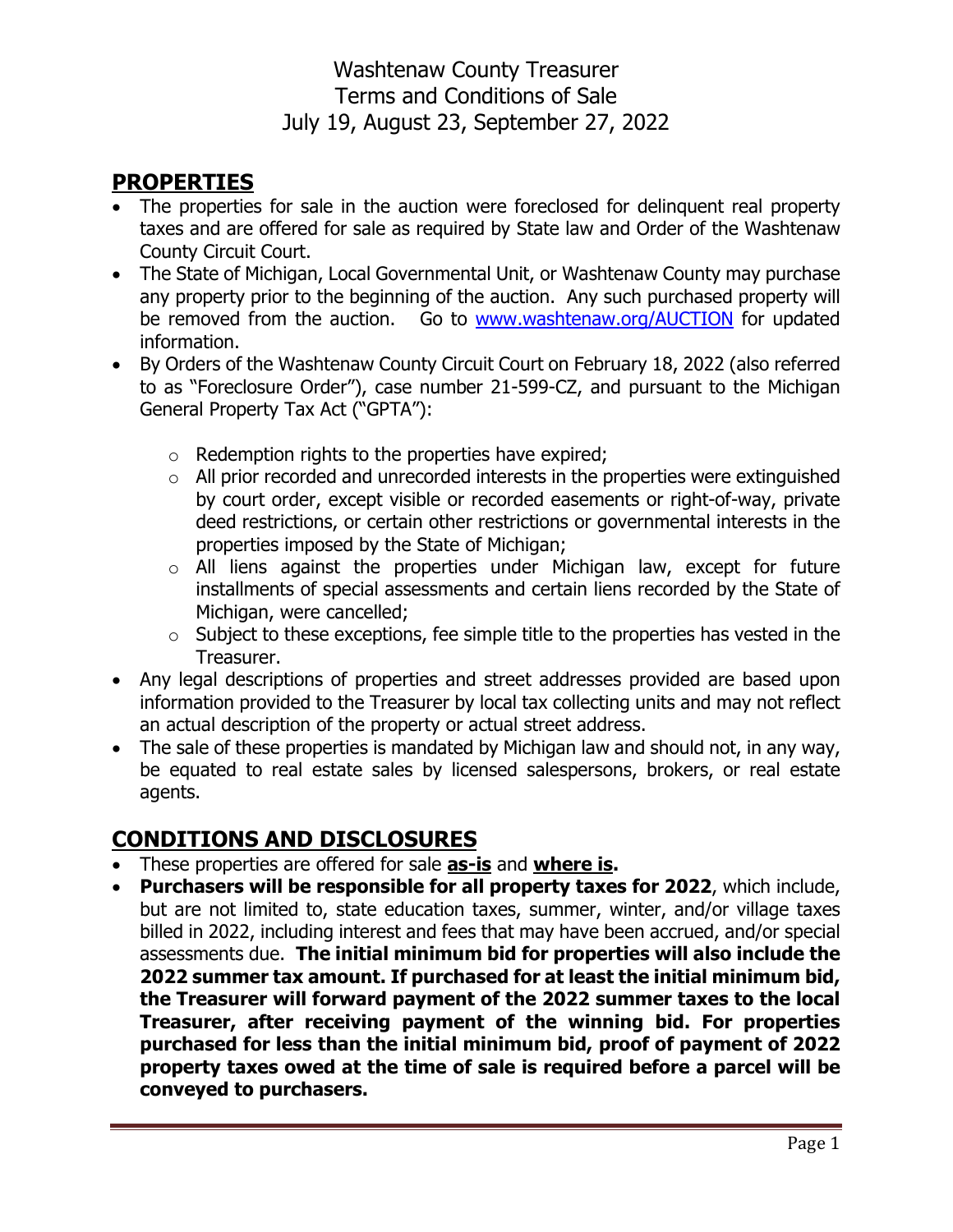- Purchasers, along with the Purchasers' agents and assigns, release the Treasurer and Washtenaw County from all liability whatsoever arising from any conditions of the properties, whether now known or subsequently discovered, including, but not limited to, all claims based on environmental contamination of the property, if any.
- The Treasurer makes no representations or claims as to fitness for purpose, ingress/egress, conditions, covenants, or restrictions. There are no warranties, express or implied, regarding properties offered.
- The Treasurer assumes no liability for any other possible liens, encumbrances, or easements, recorded or not recorded, which were not cancelled by the foreclosure of the property under MCL 211.78k.
- These properties are subject to any applicable state, county or local zoning or building ordinances.
- The Treasurer does not quarantee the usability or access to any of these properties. It is the responsibility of prospective purchasers to do their own research as to the use of the properties for their intended purposes and to inspect properties personally to determine if they will be suitable for the purposes for which they are being purchased.
- The properties offered may or may not be occupied. Occupied structures may not be entered without the occupant's permission. Secured vacant structures may not be entered.
- The properties offered may also be subject to flooding. Any new construction or reconstruction should conform to local, county, and state regulations. Also, any filling, dredging, or other permanent construction below the ordinary high-water mark of the water body involved, or earth change may be subject to restrictions under state law. The properties may also be subject to wetlands protections under Part 303 of the Natural Resources and Environmental Protection Act, 1994 PA 451, as amended.
- Purchasers of property through prior auctions have found it useful to quiet title to property they purchased after receiving a quit-claim deed from the Treasurer.
- Parties with previous ownership interests in the property may later seek to set aside the foreclosure and sale in Circuit Court on due process or other grounds, or seek alternative forms of relief, including seeking the surplus proceeds, if any, relating to the foreclosed properties, as set forth in the GPTA, including but not limited to MCL 211.78m and MCL 211.78t.

#### **INTERNET AUCTION**

- The auction will be conducted on the Internet by Auction.com, LLC. at [http://www.auction.com.](http://www.auction.com/washtenaw) Except through [http://www.auction.com,](http://www.auction.com/washtenaw) bids will not be accepted by the Treasurer.
- A series of auctions are being held, opening on the following dates: July 19, August 23, and September 27, 2022. Each auction opens at 10:00 am EDT (7:00 am PDT) and closes at the time listed for each property at http://www.auction.com.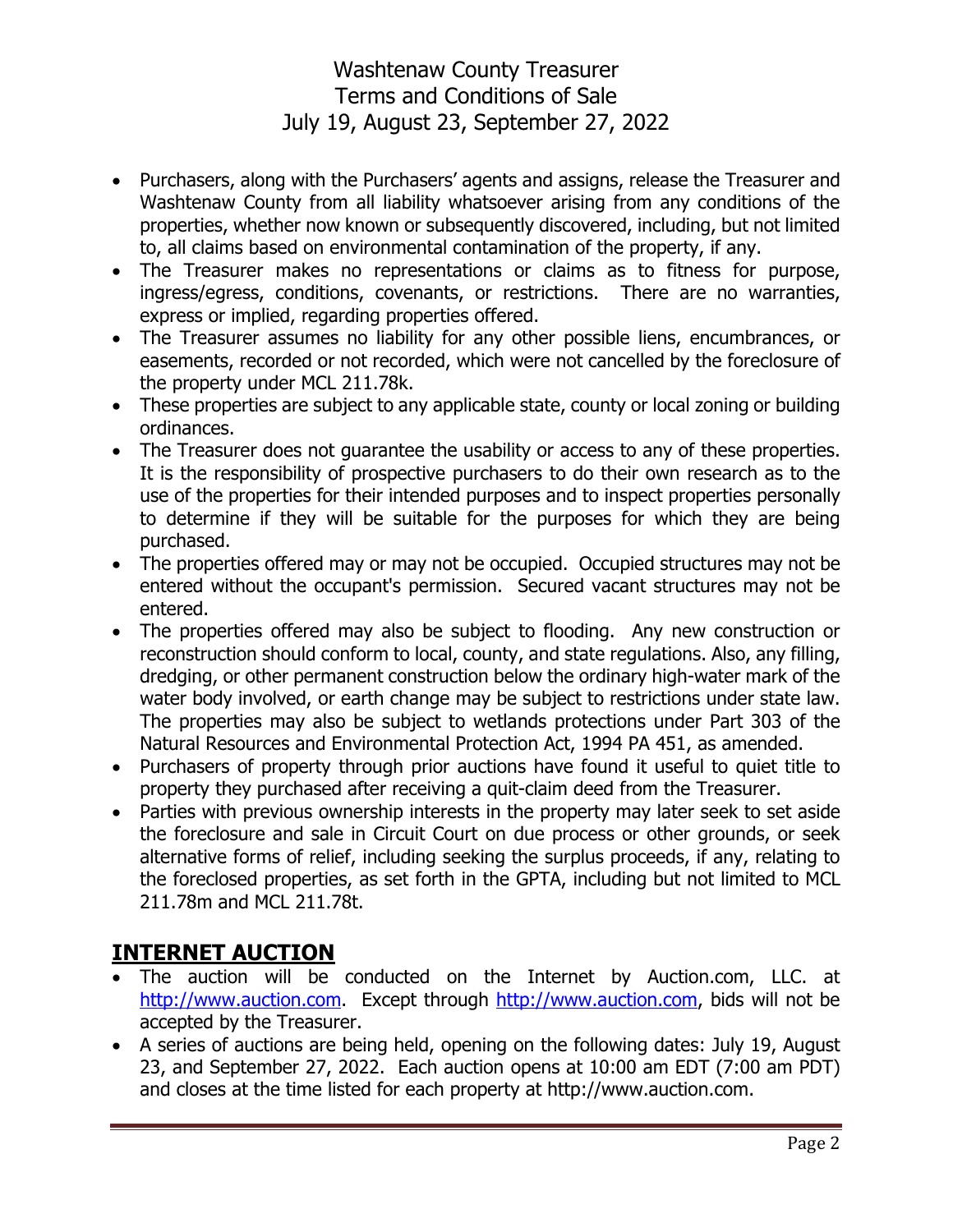- The asset information for each property may be updated at any time and will not be finalized until the day of the sale of the property. Please read all due diligence materials and check [http://www.auction.com](http://www.auction.com/) and washtenaw.org/auction for updates.
- The Treasurer reserves the right to extend the length of the auction under special circumstances at the discretion of the Treasurer.
- The Treasurer reserves the right to cancel the sale of a property at any time.
- The Treasurer may withdraw a property from the auction for any reason, including but not limited to, if no bid on that property meets the minimum or opening bid price.
- The Treasurer may change a minimum bid any time until the opening of an auction to reflect new costs and expenses that may have been incurred.

# **BIDDING FOR INTERNET AUCTION**

- Each bidder must register with Auction.com, LLC at [http://www.auction.com](http://www.auction.com/) **prior to** the auction date.
- DEPOSIT REQUIREMENT: As part of the registration process with Auction.com, you will be required to authorize that a hold be placed on a major credit card in the amount of \$2,000 for each asset you register to bid on. In the event a winning bidder fails to perform and/or doesn't complete the transaction with acceptable funds, the deposit will be forfeited.
- Bidders must conduct any research or due diligence they wish to conduct prior to submitting a bid.
- A bid is an irrevocable offer to purchase a property.
- A bid that is accepted is a binding contract.
- By placing a bid, a bidder agrees not to sue the Treasurer, the County of Washtenaw, or any of its departments, boards, commissions, officers, employees, or agents for any claim, whether legal or equitable, arising under, or in any manner related to the conducting of this auction.
- A bidder is legally and financially responsible for all properties on which he or she bids whether that bidder represents himself, herself or itself or acts as an agent.

#### **WINNING BIDS FOR INTERNET AUCTION**

- Notification of a winning bid will be made by e-mail to the winning bidder from Auction.com, LLC. That notification will include the purchase price of the property and instructions regarding acceptable payment methods.
- Winning bidders will be asked to complete a deed information form showing how they want title to property they are purchasing to be held. The deed information form will be provided to winning bidders and must be completed within 24 hours after the close of the auction for that property.
- Winning bidders must sign an affidavit indicating that bidders do not directly or indirectly hold an interest in a property with delinquent property taxes in Washtenaw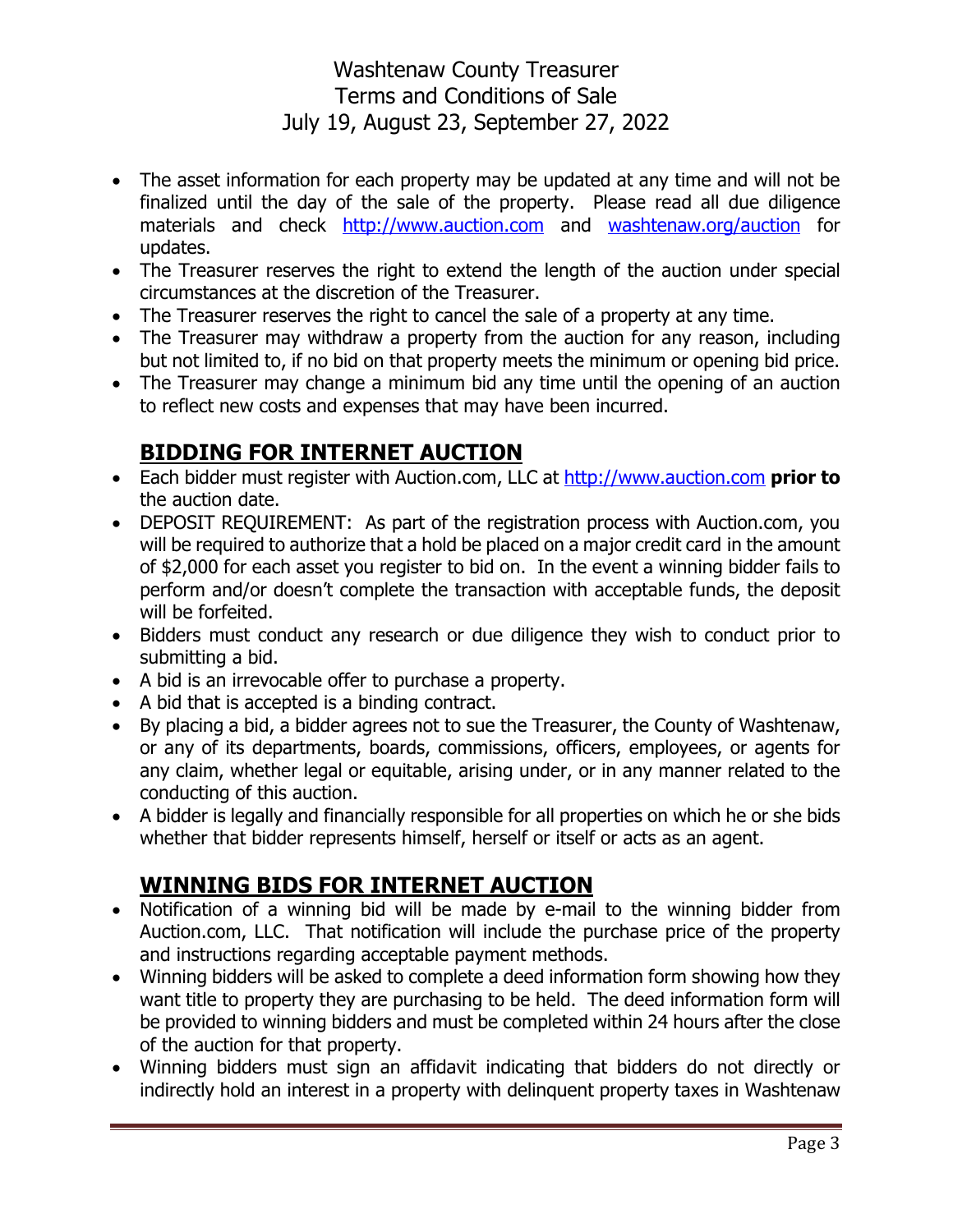County, and are not directly or indirectly responsible for any unpaid civil fines for a violation of an ordinance authorized by Section 4l of the Home Rule City Act, 1909 PA 279, MCL 117.4L in the local unit in which the property is located.

- A winning bidder must make payment in full to the Treasurer within 48 hours of the successfully bid upon property using a payment method acceptable to the Treasurer. Acceptable payment methods include cash, check, and electronic transfer. Debit or credit cards are not accepted.
- **If the winning bidder does not adhere to the payment policy, that person may be banned from future sales and all available legal remedies may be pursued. Furthermore, the winning bidder will forfeit the \$2,000 deposit referenced above.** If the winning bidder defaults, the Treasurer reserves the right to offer the property to the next highest bidder. If the next highest bidder agrees to purchase the property, the terms of sale will apply to the next highest bidder.
- **If a winning bidder fails to provide proper payment for a property purchased, the Treasurer reserves the right to pursue all available legal and equitable remedies against a non-paying bidder, including but not limited to, for specific performance and injunctive relief, along with reimbursement for any related attorney fees and legal costs.**

## **QUITCLAIM DEEDS**

 Pursuant to the GPTA, before issuing a deed to a person purchasing property, the Treasurer requires the person to execute and submit to the Treasurer an affidavit under penalty of perjury. If the person purchasing the property fails to execute and submit the affidavit required by the GPTA  $-$  by the date payment for the property is required — the Treasurer may be obligated to cancel the sale. An affidavit will indicate that the purchaser of the property meets all of the following conditions:

(a) The purchaser does not directly or indirectly hold more than a de minimis legal interest in any property with delinquent property taxes located within Washtenaw County.

(b) The purchaser is not directly or indirectly responsible for any unpaid civil fines for a violation of an ordinance authorized by section 4 of the Home Rule City Act, 1909 PA 279, MCL 117.4, in the local tax collection unit in which the property is located.

- Pursuant to the GPTA, any person purchasing property, who held an interest in that same property at the time of the Foreclosure Order, must pay the minimum bid amount before receiving a deed to the property, or the Treasurer will cancel the sale of the property.
- Quitclaim deeds will be issued upon receipt of payment and receipt of the deed information form. The quitclaim deed will convey only such title as vested in the Treasurer under the tax foreclosure process under state law.
- A Property Transfer Affidavit will also be mailed to the purchaser with the recorded deed. This affidavit must be completed by the purchaser and filed with the local assessor where the property is located.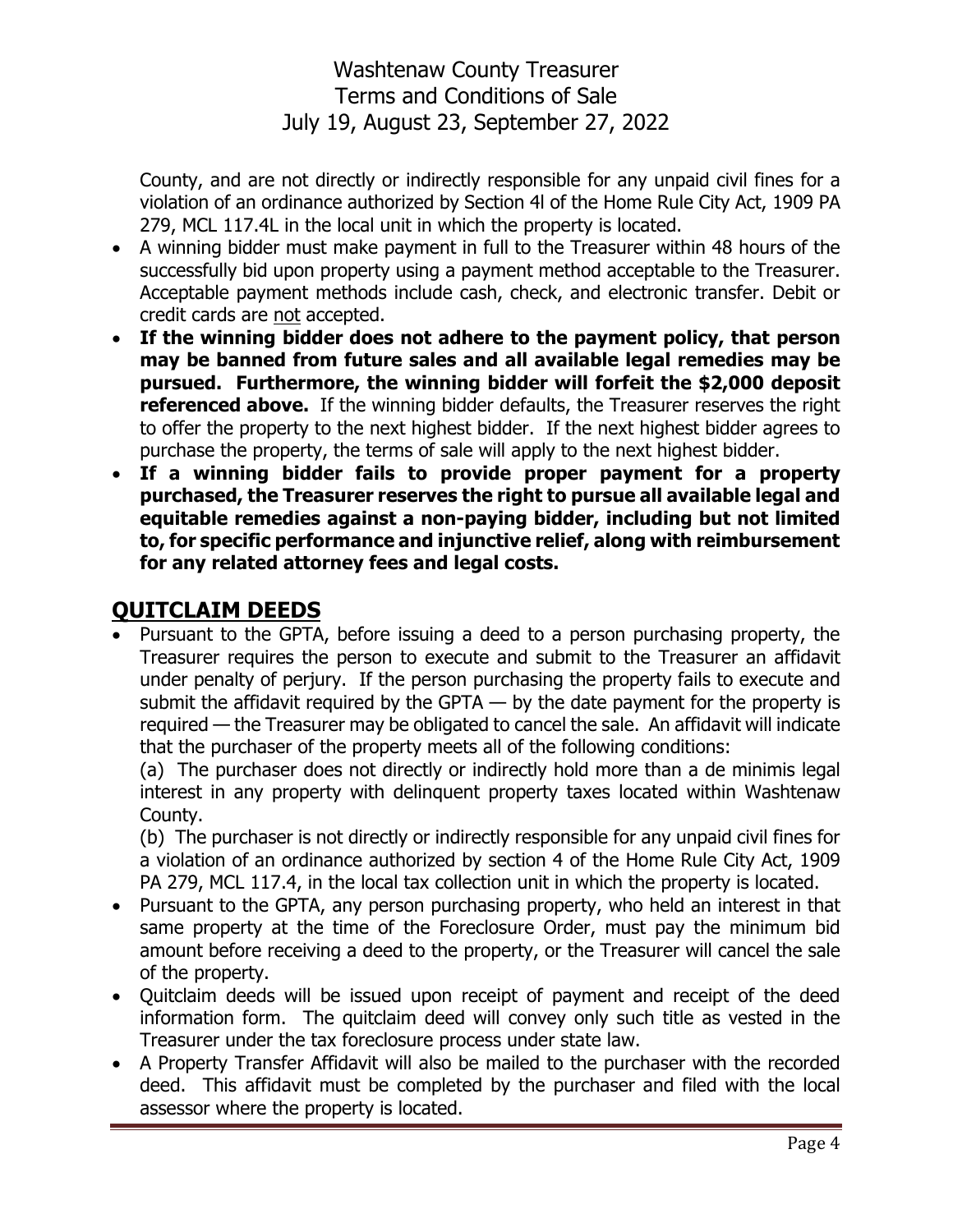- Quitclaim deeds issued by the Treasurer will include the following covenants, in which the purchaser agrees:
	- 1. Not to sue the Treasurer, the County of Washtenaw, or any of its departments, boards, commissions, officers, employees, or agents for any claim, whether legal or equitable, arising under, or in any manner related to this Deed. To release, waive, and discharge the Treasurer, the County of Washtenaw, and all its departments, boards, commissions, officers, employees, and agents, and its successors and assigns from any and all liability to Grantees and their successors and assigns, for all losses, injury, or damage to person or property, or death, and any claims or demands therefore arising under, or in any manner related to this Deed whether caused by the Treasurer, the County of Washtenaw, or any of its departments, agencies, boards, commissions, officers, employees, or agents
	- 2. To indemnify and hold harmless the Treasurer, the County of Washtenaw, and all of its departments, agencies, boards, commissions, officers, employees, and agents from any and all claims, demands, judgments, and expenses, including attorney fees, for any and all loss damage, death, or injury to person or property arising under, or in any manner related to the performance of, this Deed. This indemnification and hold harmless agreement is intended to and shall extend to all loss, damage, death, or injury to person or property, proximately caused in whole or in part by the negligence or other tortious conduct of the Treasurer, the County of Washtenaw, its departments, boards, commissions, agencies, officers, employees, or agents.
	- 3. To the conditions subsequent to the sale of the Property by imposition of the following restrictions on the sale to the Property:

A. That Grantee or any subsequent Purchaser/Assignee shall pay all tax obligations due on the date the Deed is issued and shall keep current payment on all tax obligations for the two years following the date the deed was issued.

B. That Grantee or subsequent Purchaser/Assignee shall either demolish the property within six months following the date of the deed or maintain and secure the Property for two years following the date of the deed from Grantor/Treasurer in accordance with local building, health and public safety ordinances.

C. That failure of the Grantee or subsequent Purchaser/Assignee to comply with above clauses A and/or B or to cure the default within 30 days of written notice may result in a reversion of the title of the Property to the Grantor/Treasurer or assigned to the State of Michigan, County of Washtenaw, City, or Township where the property is located, at the discretion of the Grantor/Treasurer. The right of reversion of title shall reinstate fee simple absolute title to the Grantor/Treasurer or to Treasurer's assignee within 30 days of failure to cure default, unless extended at the Treasurer's sole discretion. Written notice of default and failure to cure default addressed to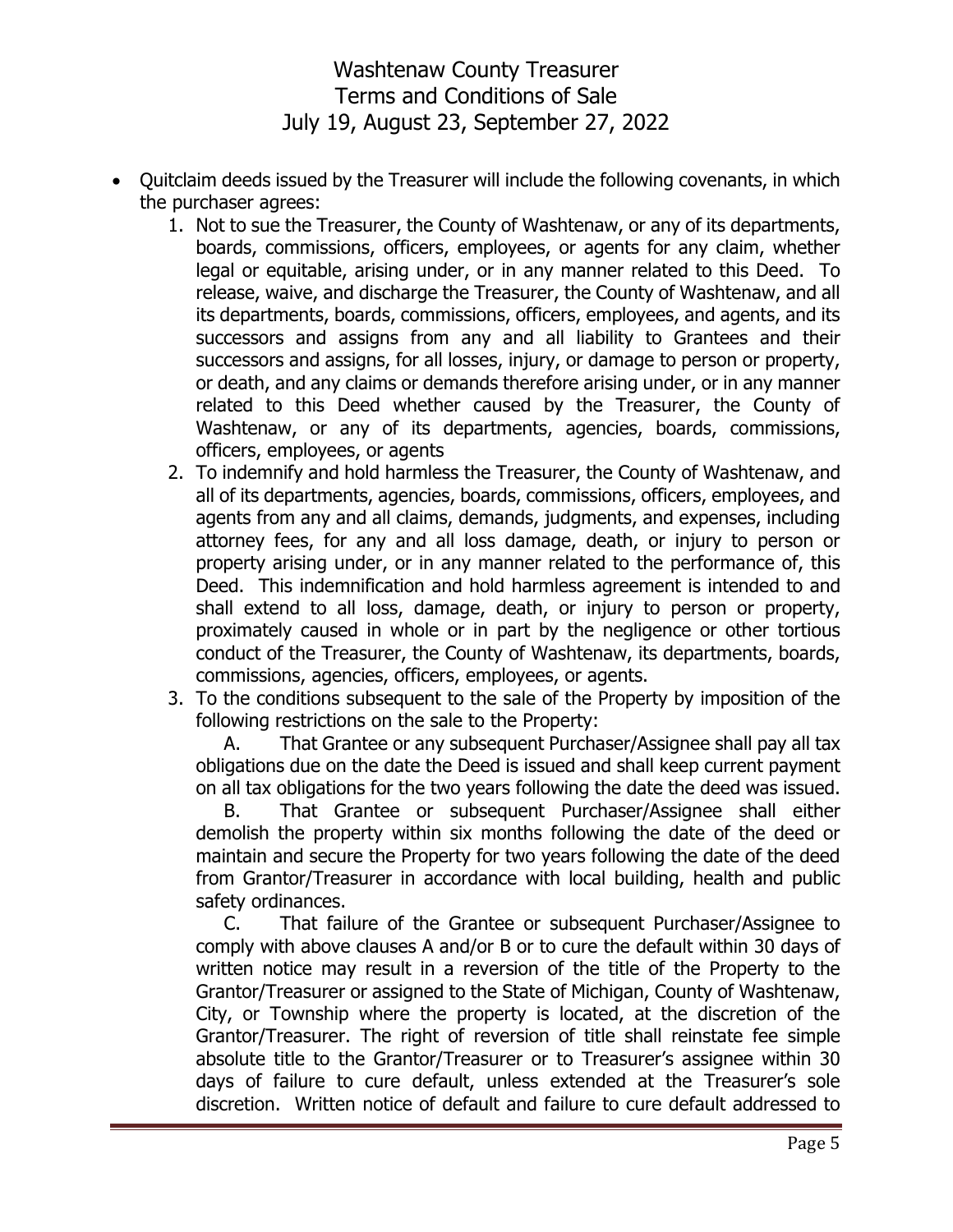the Grantee and mailed to the Grantee's address as written on the deed shall be notice to any subsequent Purchaser/Assignee, unless a copy of the Property Transfer Affidavit (PTA) that was filed with the local Assessor and which includes any change of mailing address is hand delivered to and signed as received by said Grantor/Treasurer, or designated representative. DURING THE TAX YEARS THAT THE CONDITIONS SUBSEQUENT APPLY, THIS PROPERTY SHALL NOT BE SOLD, CONVEYED OR TRANSFERRED UNLESS ALL TAXES ARE PAID IN FULL. VIOLATORS SHALL BE PERSONALLY LIABLE TO PURCHASER AND/OR GRANTOR/TREASURER FOR DAMAGES AND AGREE TO SUBMIT TO THE JURISDICTION OF THE COURTS IN THE STATE OF MICHIGAN.

## **TITLE INSURANCE**

- Title insurance companies may or may not issue title insurance on properties sold.
- The Treasurer makes no representations regarding the availability of title insurance policies for any of the properties. Unavailability of title insurance is not grounds for reconveyance to the Treasurer.
- After purchase, a purchaser may incur legal costs for a quiet title action, to assert rights of possession, or to satisfy the requirements of a title company in order to obtain title insurance. The Treasurer is not responsible for such costs.
- After purchase, a purchaser may want to obtain copies of documents relating to the foreclosure order entered by the Court. To the extent possible, such documents should be obtained from the Court's file relating to the foreclosure order and judgment. To the extent that such documents are unable to be obtained from the Court and the purchaser wishes to obtain foreclosure documents from the Treasurer, copies of documents responsive to a reasonable request will be subject to a fee of \$75.00 per parcel.

## **PROPERTY TAXES AND ASSESSMENTS**

- **As noted above, purchasers will be responsible for all property taxes for 2022**, which include, but are not limited to, state education taxes, summer, winter, and/or village taxes billed in 2022, including interest and fees that may have been accrued, and/or special assessments due.
- Purchasers must contact the city, village, or township treasurer for amounts due.
- Summer 2022 property taxes will be included in the initial minimum bid. If property is purchased for at least the initial minimum bid, the Treasurer will send payment of the 2022 summer taxes to the local Treasurer after receiving payment of the winning bid amount.
- **For properties not purchased for the initial minimum bid, purchasers must show proof of payment of 2022 taxes owed at time of sale before property can be conveyed within two weeks of the conclusion of the auction. Failure**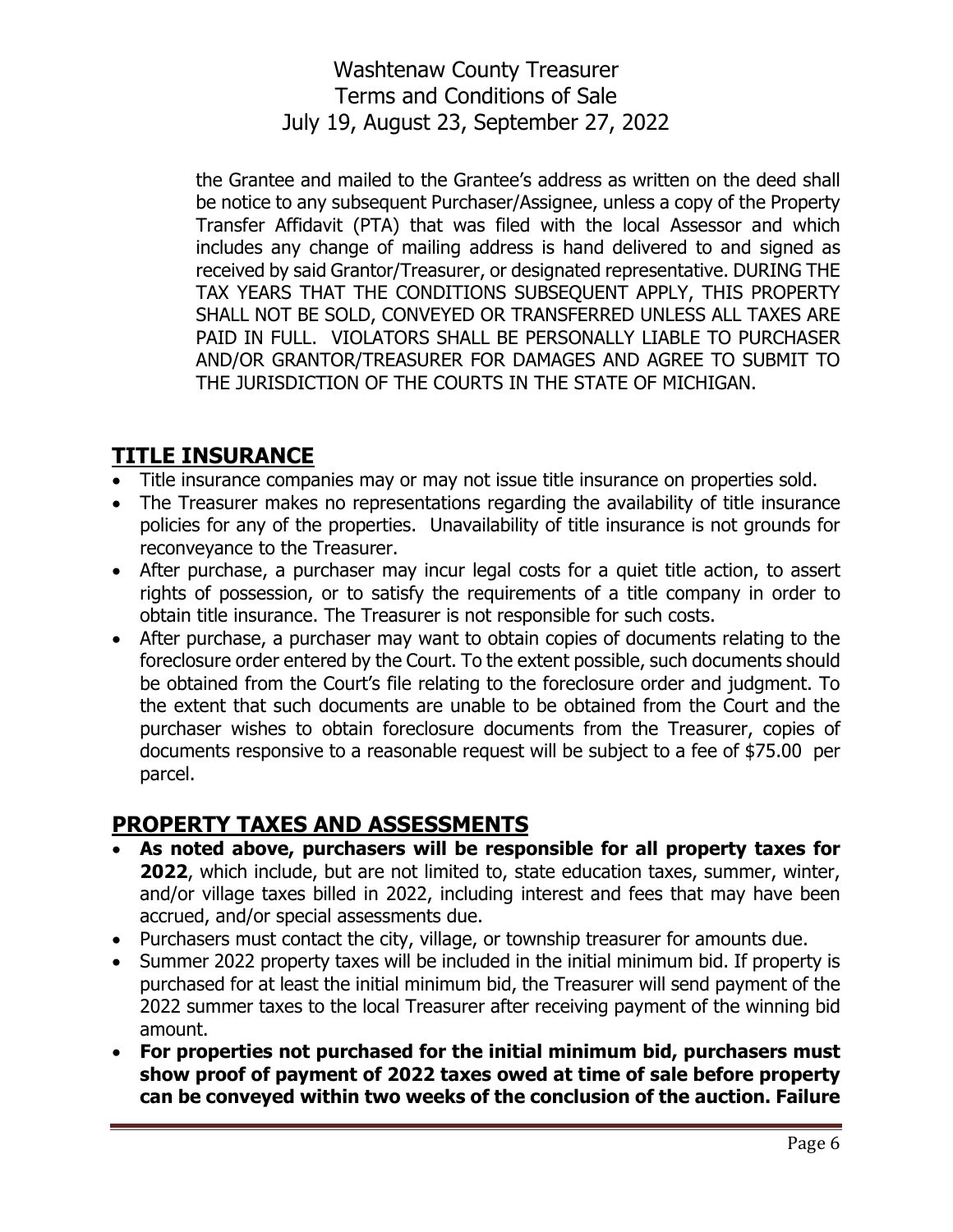#### **to pay the 2022 taxes within the specified time frame will result in the forfeiture of up to \$2,000 of the purchase amount.**

- The purchaser of a property must contact the local city, village, or township assessor in which the property is located to ensure a correct mailing address for future tax bills.
- Deferred assessments reported to the Treasurer before the Treasurer acquired title to tax-reverted properties are included in the minimum bid amounts.
- Purchasers may be responsible for deferred assessments not reported timely to the Treasurer.

#### **ENVIRONMENTAL DISCLOSURES**

A person who acquires property that is contaminated (a "facility" pursuant to Section 20101(1)(I) of the Natural Resources and Environmental Protection Act (NREPA), 1994, P.A. 451, as amended) as a result of release(s) of a hazardous substance(s) may become liable for all costs of cleaning up the property and any other properties impacted by the release(s). Liability may be imposed upon the person acquiring the property even in the absence of any personal responsibility for, or knowledge of, the release. Protection from such liability may be obtained by conducting a Baseline Environmental Assessment (BEA) as provided for under Section 20126(1)(c) of NREPA. However, the BEA must be conducted prior to or within 45 days of the earliest date of purchase or occupancy of the property. Persons who acquire contaminated property may also have "due care" obligations under Section 20107a of NREPA even if they conduct a BEA and are not liable for the contamination.

Pursuant to Part 201 of the NREPA, the person(s) responsible for an activity causing a release at the property is obligated to pursue response activities at the property. Consequently, the non-liable purchaser may be required to provide access to a liable party to conduct response activities at the property in the future.

Section 20116 of the NREPA requires that a person who has knowledge that their property is contaminated provide a written notice to the purchaser or other person to whom the property is transferred which discloses the general nature and extent of the release. Additional disclosure obligations may also apply at the time the property, or an interest in the property, is transferred.

Accordingly, the Treasurer recommends that a person who is interested in acquiring property foreclosed for delinquent taxes contact an attorney or an environmental consultant for advice prior to the acquisition of any property foreclosed for delinquent taxes that may be contaminated.

#### **ALL SALES ARE AS-IS, WHERE-IS, AND FINAL. THERE ARE ABSOLUTELY NO REFUNDS.**